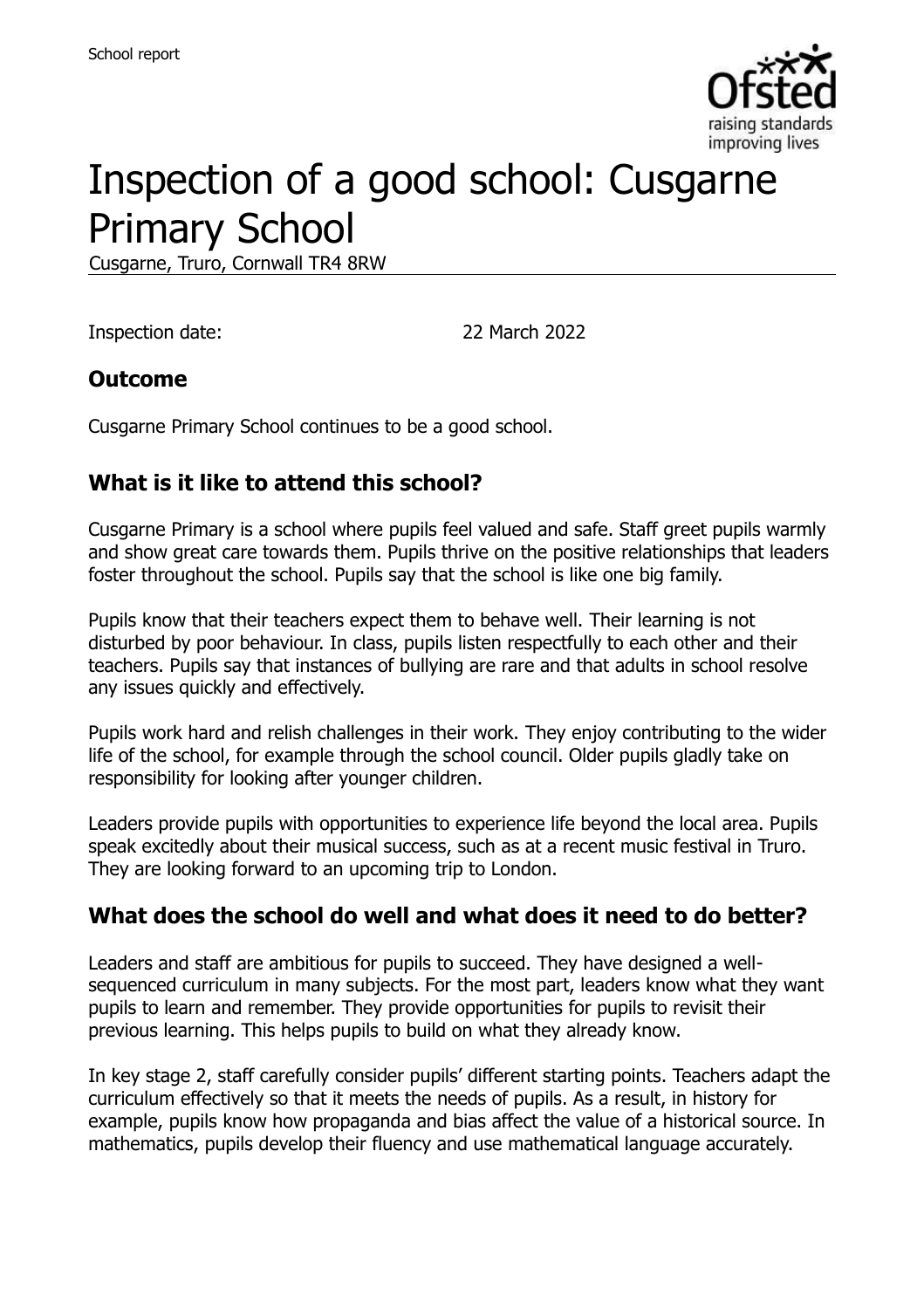

Leaders have recently reorganised the curriculum for Reception and key stage 1 pupils. However, the curriculum is not yet sufficiently ambitious for all pupils.

The teaching of reading has a high priority in the school. Reception-age children learn phonics straightaway. This continues through key stage 1. Staff support pupils who have not grasped the required phonics knowledge fully. Younger pupils read regularly in school and at home. Staff match books to pupils' phonics knowledge accurately. Older pupils read a range of quality texts. They are motivated to read and talk about what they are enjoying in their chosen books. Leaders ensure that staff receive training to enhance their expertise in teaching pupils to read throughout the school.

Pupils with special educational needs and/or disabilities (SEND) are well supported. The school's approach to assessment identifies pupils who struggle to keep up at an early stage. The school's special educational needs and/or disabilities coordinator (SENDCo) works with teachers and parents to decide how best to support pupils in their learning. This enables pupils with SEND to learn the full curriculum successfully.

Pupils behave very well around the school. They engage in their lessons and respect the views of others. As a result, they can get on with their learning without interruptions. Pupils play and socialise at lunchtimes with respect for the thoughts and feelings of others.

Leaders place a high value on pupils' personal development. Clubs and activities provide pupils with opportunities to develop their skills and talents. Staff encourage pupils to participate in community activities. For example, pupils create artworks for a local community garden. This helps to develop pupils' understanding of citizenship. In addition, trips to Truro and London broaden pupils' horizons beyond their local village.

Reception-age children participate fully in the school. At playtime, they play alongside older pupils, who show them care and respect.

Leaders from the trust know the school well. Staff have access to support from the trust, relating to their work and well-being. Staff are proud to work at the school and feel well supported.

# **Safeguarding**

The arrangements for safeguarding are effective.

Leaders ensure that the safety of pupils is at the forefront of the school's work. Staff know families well and build effective relationships with them. Staff have received relevant training to help them fulfil their safeguarding duties. Staff are aware of how to record and report safeguarding concerns. Leaders access a range of external services to support pupils, should the need arise. Recruitment processes show due regard to safeguarding.

The school's curriculum teaches pupils how to stay safe. The school's website provides guidance for parents. This helps them know how to keep their children safe online.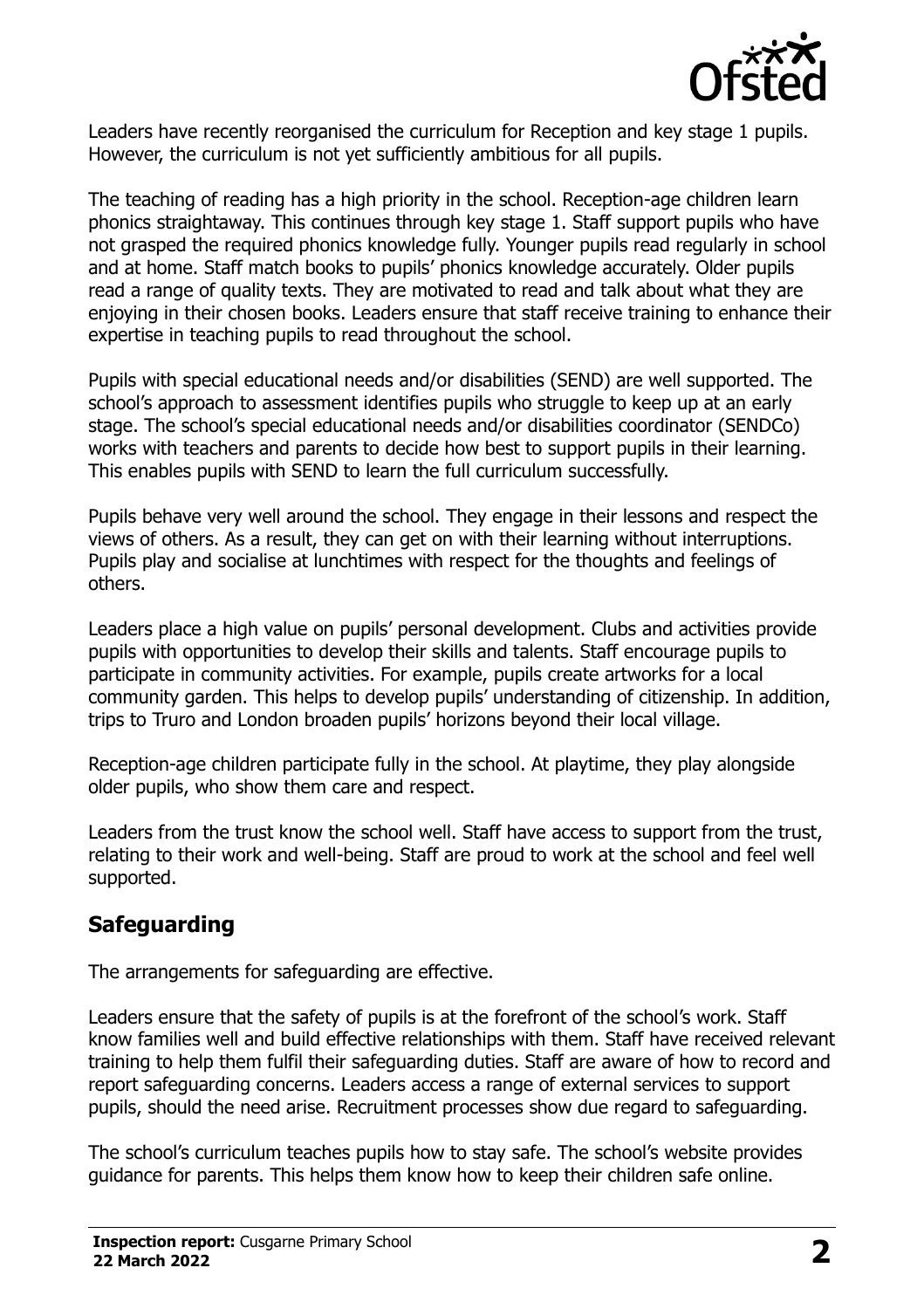

# **What does the school need to do to improve?**

# **(Information for the school and appropriate authority)**

■ The curriculum in Reception and key stage 1 does not meet the needs of all pupils. As a result, some pupils do not learn as much as they could. Leaders should ensure that the curriculum for these pupils is as ambitious as the curriculum in the rest of the school.

### **Background**

When we have judged a school to be good, we will then normally go into the school about once every four years to confirm that the school remains good. This is called a section 8 inspection of a good or outstanding school, because it is carried out under section 8 of the Education Act 2005. We do not give graded judgements on a section 8 inspection. However, if we find evidence that a school would now receive a higher or lower grade, then the next inspection will be a section 5 inspection. Usually this is within one to two years of the date of the section 8 inspection. If we have serious concerns about safeguarding, behaviour or the quality of education, we will deem the section 8 inspection as a section 5 inspection immediately.

This is the first section 8 inspection since we judged the predecessor school, Cusgarne Community Primary School, to be good in February 2014.

#### **How can I feed back my views?**

You can use [Ofsted Parent View](https://parentview.ofsted.gov.uk/) to give Ofsted your opinion on your child's school, or to find out what other parents and carers think. We use information from Ofsted Parent View when deciding which schools to inspect, when to inspect them and as part of their inspection.

The Department for Education has further quidance on how to complain about a school.

If you are the school and you are not happy with the inspection or the report, you can [complain to Ofsted.](https://www.gov.uk/complain-ofsted-report)

# **Further information**

You can search for [published performance information](http://www.compare-school-performance.service.gov.uk/) about the school.

In the report, '[disadvantaged pupils](http://www.gov.uk/guidance/pupil-premium-information-for-schools-and-alternative-provision-settings)' refers to those pupils who attract government pupil premium funding: pupils claiming free school meals at any point in the last six years and pupils in care or who left care through adoption or another formal route.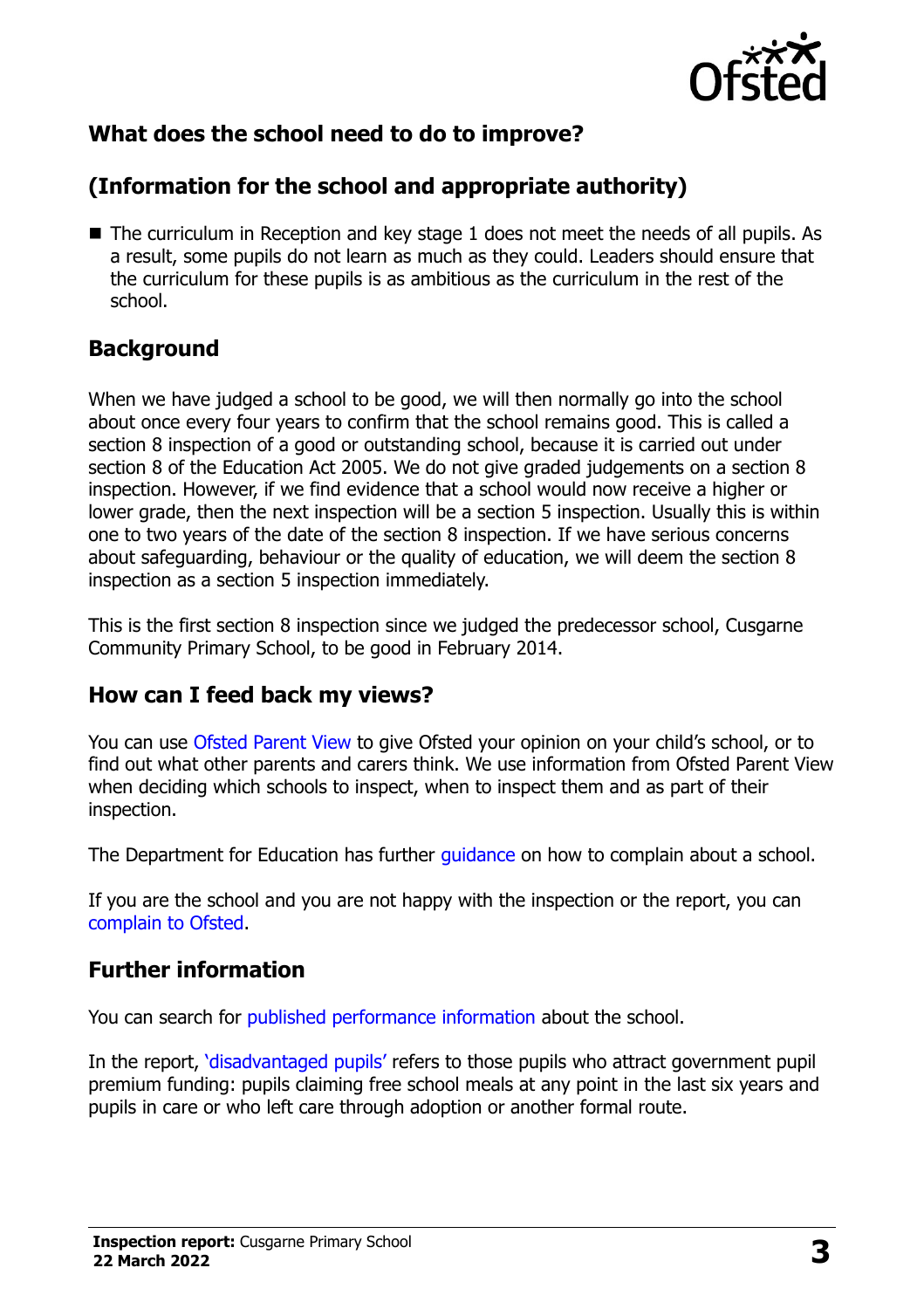

## **School details**

| Unique reference number             | 145077                   |
|-------------------------------------|--------------------------|
| <b>Local authority</b>              | Cornwall                 |
| <b>Inspection number</b>            | 10227691                 |
| <b>Type of school</b>               | Primary                  |
| <b>School category</b>              | Academy converter        |
| Age range of pupils                 | 4 to 11                  |
| <b>Gender of pupils</b>             | Mixed                    |
| Number of pupils on the school roll | 85                       |
| <b>Appropriate authority</b>        | Board of trustees        |
| <b>Chair of trust</b>               | Penny Shilston           |
| <b>Headteacher</b>                  | <b>Tim Barnard</b>       |
| Website                             | http://www.cusgarne.org  |
| Date of previous inspection         | Not previously inspected |

# **Information about this school**

- Cusgarne Primary School converted to become an academy school in November 2017, joining the Aspire Academy Trust. When its predecessor school, Cusgarne Community Primary School, was last inspected by Ofsted, it was judged to be good overall.
- The headteacher was appointed in November 2017.
- $\blacksquare$  The school does not use any alternative providers.

#### **Information about this inspection**

- This was the first routine inspection the school received since the COVID-19 pandemic began. Inspectors discussed the impact of the pandemic with leaders and have taken that into account in their evaluation of the school.
- Inspectors met with the headteacher, the SENDCo and the school's strategic partner from the trust. An inspector met with a member of the trust's hub council.
- **Inspectors carried out deep dives in these subjects: reading, mathematics and history.** For each deep dive, inspectors discussed the curriculum with subject leaders, visited a sample of lessons, spoke to teachers, spoke to some pupils about their learning and looked at samples of pupils' work.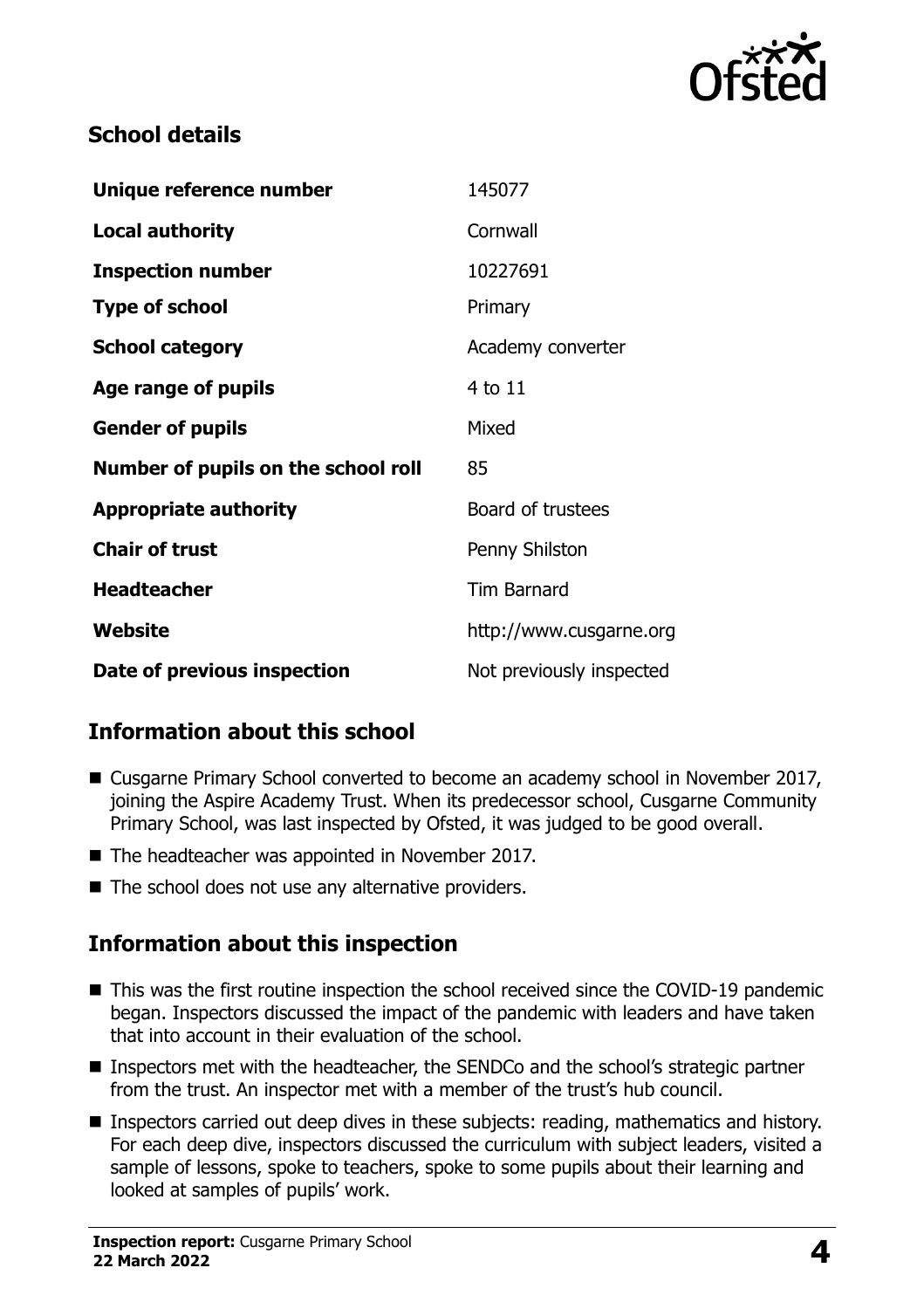

- Inspectors looked at the recruitment process for new staff. In addition, inspectors spoke with the designated safeguarding lead and with staff about their training in safeguarding. Inspectors also spoke with pupils about their understanding of how to keep themselves safe from harm.
- Inspectors considered the 37 responses to Ofsted's online questionnaire, Ofsted Parent View, including free-text responses. In addition, inspectors took into account eight responses to Ofsted's staff survey and 54 responses to the pupil survey.

#### **Inspection team**

Mark Burgess, lead inspector **Conservation** Ofsted Inspector

Sarah Ryder **Calculation** Controller Controller Controller Controller Controller Controller Controller Controller